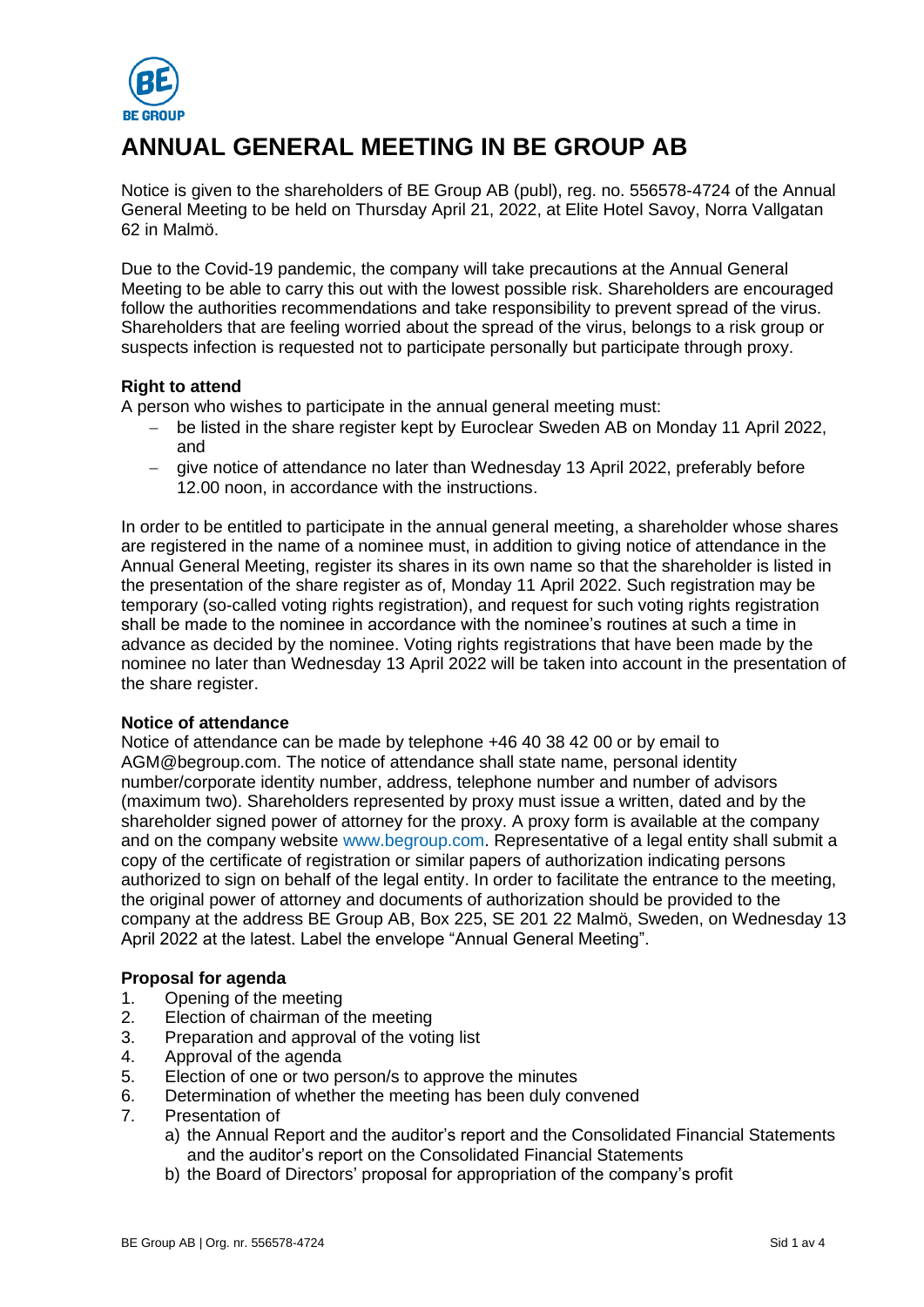

- c) statement by the Auditor whether applicable guidelines for remuneration to senior executives has been complied with
- 8. Report on the work of the Board of Directors and the Committees
- 9. The CEO's report
- 10. Resolutions regarding
	- a) the adoption of the Statement of Income and the Balance Sheet and the Consolidated Statement of Income and the Consolidated Balance Sheet
	- b) the appropriation of the company's profit according to the adopted Balance Sheet,
	- c) the discharge from liability of the Board members and the CEO for the financial year 2021
- 11. Establishment of the number of Board members
- 12. Establishment of fees to the Board members and the Auditor
- 13. Election of Board members
- 14. Election of Auditor
- 15. Approval of remuneration report
- 16. Resolution on the authorization of the Board of Directors to decide on the transfer of the company's own shares
- 17. Closing of the meeting

## **Proposal for election of chairman of the meeting (item 2)**

The Nomination Committee of BE Group for the Annual General Meeting 2022, consisting of Petter Stillström (AB Traction), Alf Svedulf (Svedulf Fastighets AB), Johan Ahldin (The Pure Circle AB) and Jörgen Zahlin (chairman of the board of BE Group), of which AB Traction and Svedulf Fastighets AB together are representing 49% of the shares and votes in the company, has proposed that Jörgen Zahlin is to be elected chairman of the meeting.

## **Proposal for appropriation of the company's profit according to the adopted Balance Sheet (item 10 b)**

The Board of Directors has proposed dividend of 12 SEK per share to be distributed for the financial year 2021. The proposed record date for the dividend is Monday 25 April 2022. If the Annual General Meeting approves the Board of Director's proposal, the estimated date for payment of the dividend from Euroclear Sweden is Thursday 28 April 2022.

#### **Proposal for establishment of the number of board members (item 11)**

The Nomination Committee has proposed that the number of board members shall be 5 without any deputy members.

#### **Proposal for establishment of fees to the board members and the auditor (item 12)**

The Nomination Committee has proposed that fees to the board members shall amount to a total of SEK 1,380,000 whereof, SEK 460,000 to the chairman of the board and SEK 230,000 to each of the other board members elected by the general meeting. For work in the Audit Committee a remuneration of SEK 80,000 shall be paid to the chairman and unchanged SEK 40,000 shall be paid to each of the other committee members. For work in the Remuneration Committee no remuneration shall be paid.

The Nomination Committee has further proposed that fees to the auditor should be paid according to approved invoices.

#### **Proposal for election of board members (item 13)**

The Nomination Committee has proposed re-election of board members Lars Olof Nilsson, Mats O Paulsson, Petter Stillström and Jörgen Zahlin and new election of Monika Gutén.

Monika Gutén, born 1975, Master's degree in Business Administration. Is currently working at Epiroc as Vice President, Acquisition Parts & Services but will, during spring 2022, start working at Storskogen as Investment Director for Industry Products. She has had several roles within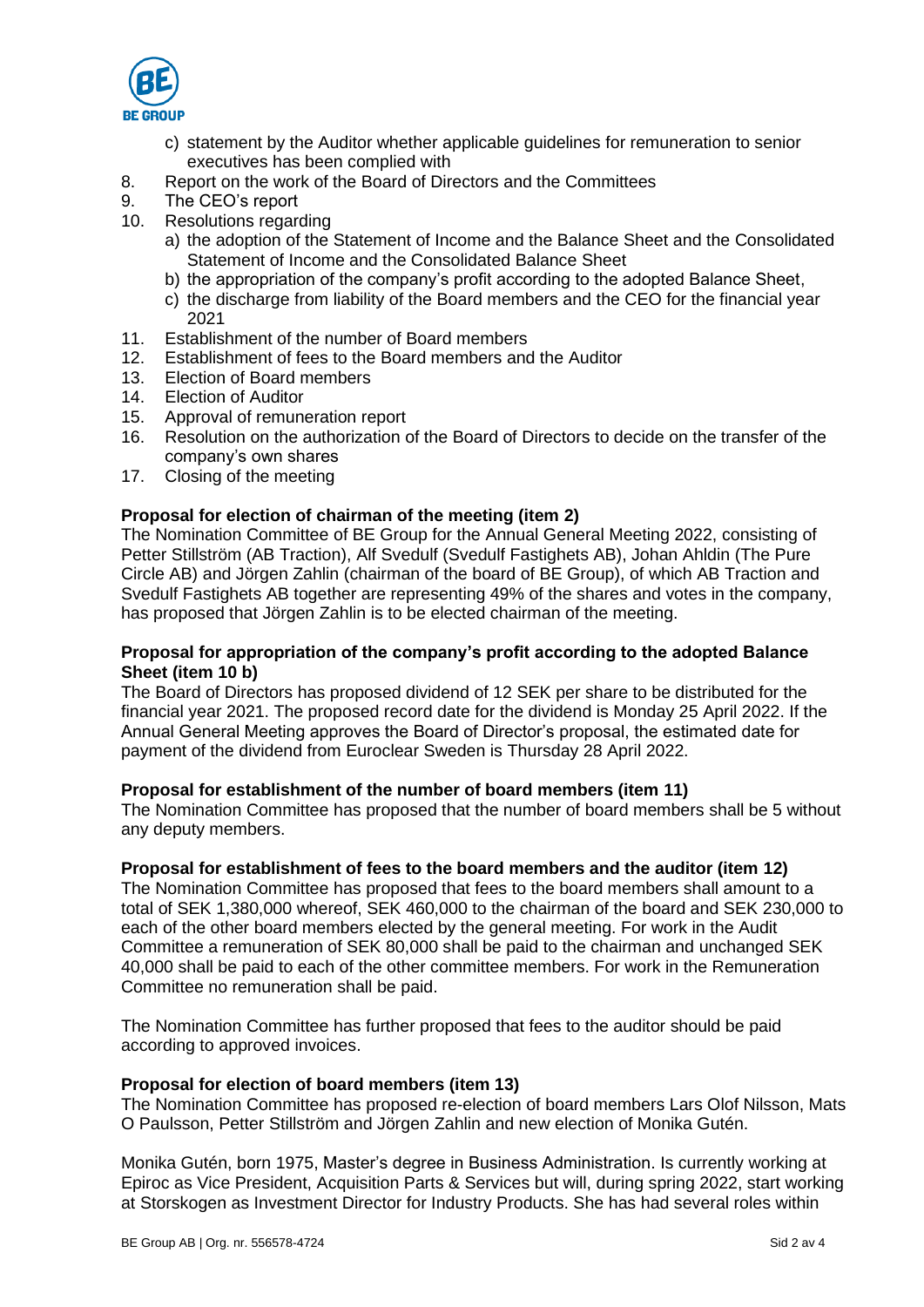

the SSAB group and was among other responsible for Tibnor's business in Sweden and Denmark. She is to be considered independent in relation to the company, the company's executive management and the company´s principal owners. Monika has no shares in BE Group.

The Nomination Committee has proposed re-election of Jörgen Zahlin as chairman of the board. If the assignment as chairman should end prematurely, the Board shall among itself elect a new chairman for the period up until a new chairman has been elected by the general meeting.

Information about the Board members proposed for re-election is available at the company's website [www.begroup.com.](http://www.begroup.com/)

## **Proposal for election of auditor (item 14)**

The Nomination Committee has, in accordance with the Audit Committee's recommendation, proposed re-election of the registered accounting company Öhrlings PricewaterhouseCoopers AB for a term of one year. Öhrlings PricewaterhouseCoopers AB has informed the company that, should it be elected, Cecilia Andrén Dorselius will be chief responsible auditor.

## **Approval of remuneration report (item 15)**

The Board of Directors proposes that the annual general meeting resolves to approve the Board of Directors' report regarding compensation pursuant to Chapter 8, Section 53 a of the Swedish Companies Act.

#### **Proposal for a resolution on the authorization of the board of directors to decide on transfer of the company's own shares (item 16)**

In order to enable BE Group to finance minor company acquisitions, the board of directors proposes the annual general meeting to authorize the board of directors to decide, on one or several occasions no later than the annual general meeting 2023, on the transfer of the company's own shares. Transfer of shares may be made with deviation from the shareholders' preferential right of maximum 26,920 shares equivalent to the company's existing holding of own shares. Transfer of shares may take place as payment of whole or part of the purchase price at the acquisition of a company or business or part of a company or business and the consideration shall be equal to the assessed market value of the share. On such transfer, payment may be made by assets contributed in kind or by set-off of a claim against BE Group. Transfer may also be made against cash payment by sale on Nasdaq Stockholm, at a price within the price interval that may be registered at any given time, i.e. the interval between the highest purchase price and the lowest sales price at the time of transfer. The board of directors shall be entitled to determine the other terms and conditions of the transfer.

#### *Voting majority*

The resolution of the meeting on the authorization of the board of directors to decide on transfer of the company's own shares is subject to the support of shareholders representing at least twothirds of both the number of votes cast and the shares represented at the meeting in order to be valid.

# **Information at the Annual General Meeting**

The Board and the CEO shall at the Annual General Meeting, if any shareholder so requests and the Board believes that it can be done without significant harm to the company, provide information regarding circumstances that may affect the assessment of an item on the agenda, circumstances that can affect the assessment of the company's or its subsidiaries' financial position and the company's relation to other companies within the group.

#### **Available documents**

Accounting documents, the auditor's report, the statement by the auditor whether applicable guidelines for remuneration to senior executives has been complied with and the complete proposals of the board and other documents, will be available at the company and on the